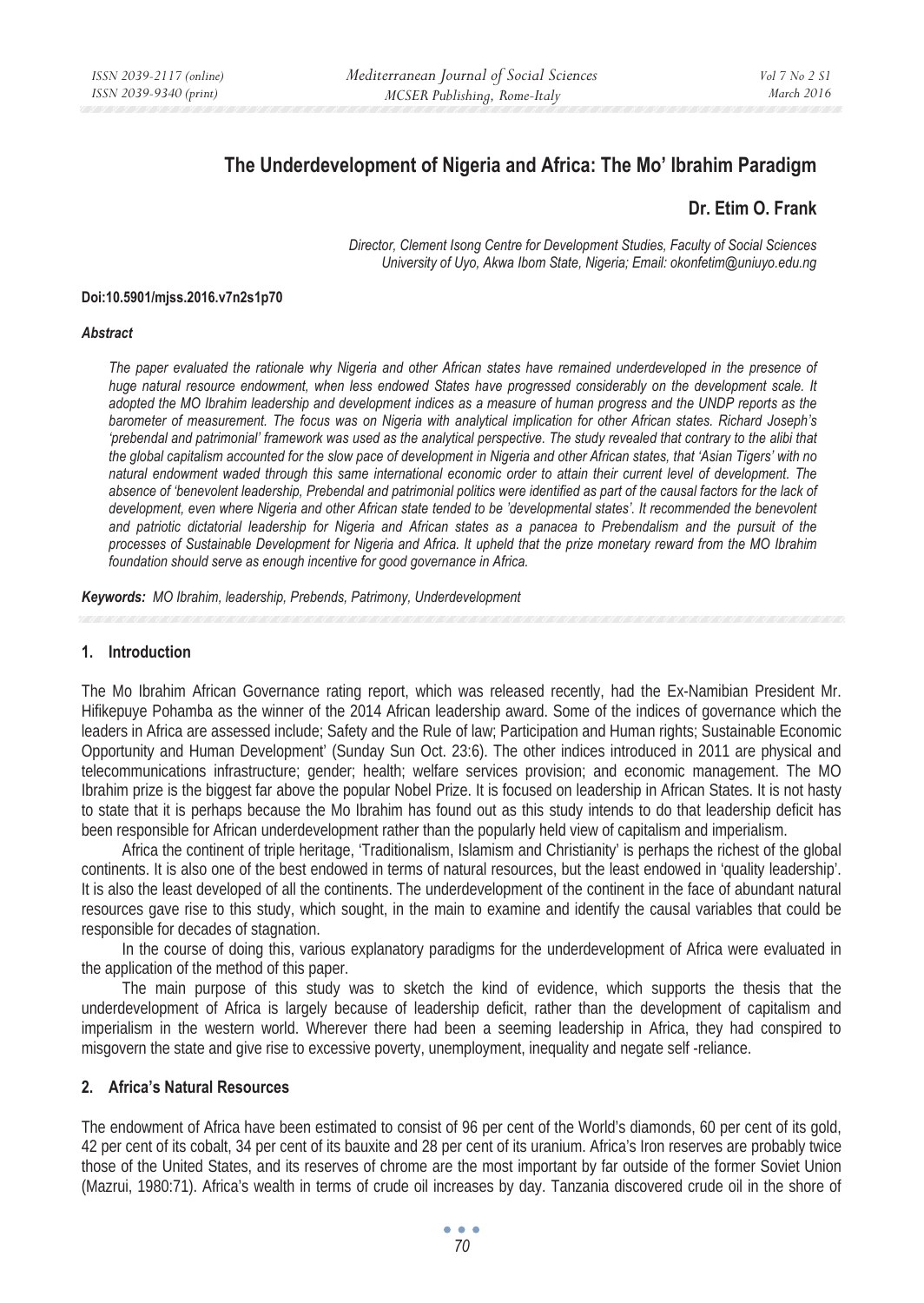| ISSN 2039-2117 (online) | Mediterranean Journal of Social Sciences | Vol 7 No 2 S1 |
|-------------------------|------------------------------------------|---------------|
| ISSN 2039-9340 (print)  | MCSER Publishing, Rome-Italy             | March 2016    |

Zanzibar, Mozambique, Kenya in the East African Rift Valley, Ethiopia and Uganda are already medium term crude oil producers. Nigeria, Ghana, Mali and Tchad(Frank, 2014:90) are all producers of crude oil, that 'powers' the world's economy. It is very instructive to ask, why have not all these translated to the development of the continent and its people?

The global communities have adopted democracy as the most viable political option, which gives vent to the development of man's potential. One of the indices of democracy is 'election' (the formal process of selecting a person for public office or of accepting or rejecting a political proposition by voting). The year 2015 could be described as the year of elections in Africa. In 2015, almost half the states in Africa would go through this process. These include the elections in Nigeria March 28, (which has come and gone, translating power to the opposition) Zambia, January 20, Lesotho February 25, Togo-Benin March 15, Egypt March 21, Sudan, April 2, Mali, April 26, Tanzania, April 4, Ethiopia, May 24; others are Burundi, Burkina Faso, and Cote D'Ivoire(Election in Africa 2015). All democracies must be built on a solid foundation of democratic values and the primacy of the law over those who wielded power. Welfare of the people is in fact a democratic value, and the economy has long been a top priority of practically every government in the world. The preamble of the US Constitution states that one of the principal purposes of the American Republic is to 'promote the general welfare'. The government is expected to stimulate economic growth, widen economic opportunity, alleviate poverty, and provide general welfare benefits as political rights (Sodaro, 2008:177 &184). These rights if they were to be obtained would have whittled down the high degree of poverty, unemployment, and inequality and increase self-reliance in African states. This certainly, would have been the 'take-off' stage for Africa into development processes. This leads to the statement of the problem

#### **3. The Problem**

The difficulty of this study was to evaluate the rationale why Africa in spite of her natural and human resource endowment, has been consistently a perennial tortoise in the race for development. The inability to convert these enormous resources into development inputs, which would generate growth and changes, which amount to value addition to the lives of the people, constitute a predicament. The application of these resources was expected in the march towards development to have produced outcomes and impact which would increasingly diminished 'poverty, unemployment, inequality and increase self-reliance' in African States.

The principal issues of this problem included the fact that the continent has more than others in resource endowment, yet the outcomes and impact of development in these climes have never been impressive.

Another structural issue was that, given the abundance of resources as espoused, there are enormous negative outcomes as presented in table I below indicating the out school children against the total population.

| Country       |      | % out of school in million Est. Population In million Remark |                                 |
|---------------|------|--------------------------------------------------------------|---------------------------------|
| Nigeria       | 10.5 | 120                                                          | Very high                       |
| Pakistan      | 5.1  | 185.1                                                        | Went through war                |
| Ethiopia      | 24   | 94.1                                                         | Had drought                     |
| India         | 2.3  | 1.22 billion                                                 |                                 |
| Philippines   | 1.5  | 98.39                                                        | Had series of natural disasters |
| Cote D'Ivoire |      | 20.33                                                        | iHad war                        |

**Table I.** No of out of schoolchildren in comparison to Nigeria

**Source:** E. O. Frank –The Political Economy of Nigeria's Declining Power in Africa NJLA Vol.6(1) Pp 90-144

The Nigeria's figure was obtained before the Boko Haram insurgence', which has generated enormous cases of Internally Displaced Persons (IDP), which has multiplied the number of people suffering from both poverty, unemployment, inequality, without being able to attend schools. The out of schools children from the affected states run into thousands'. It is instructive to note that most of the countries in comparison to Nigeria have had natural disasters and wars, yet they are ahead of Nigeria in the ratio of in schoolchildren while Nigeria is ahead in the ratio of out of schoolchildren.

Nigeria like most African states presents a graphic case of poverty profile. Data gathered from the National Bureau of Statistics and the Central Bank of Nigeria indicated as shown in table II thus;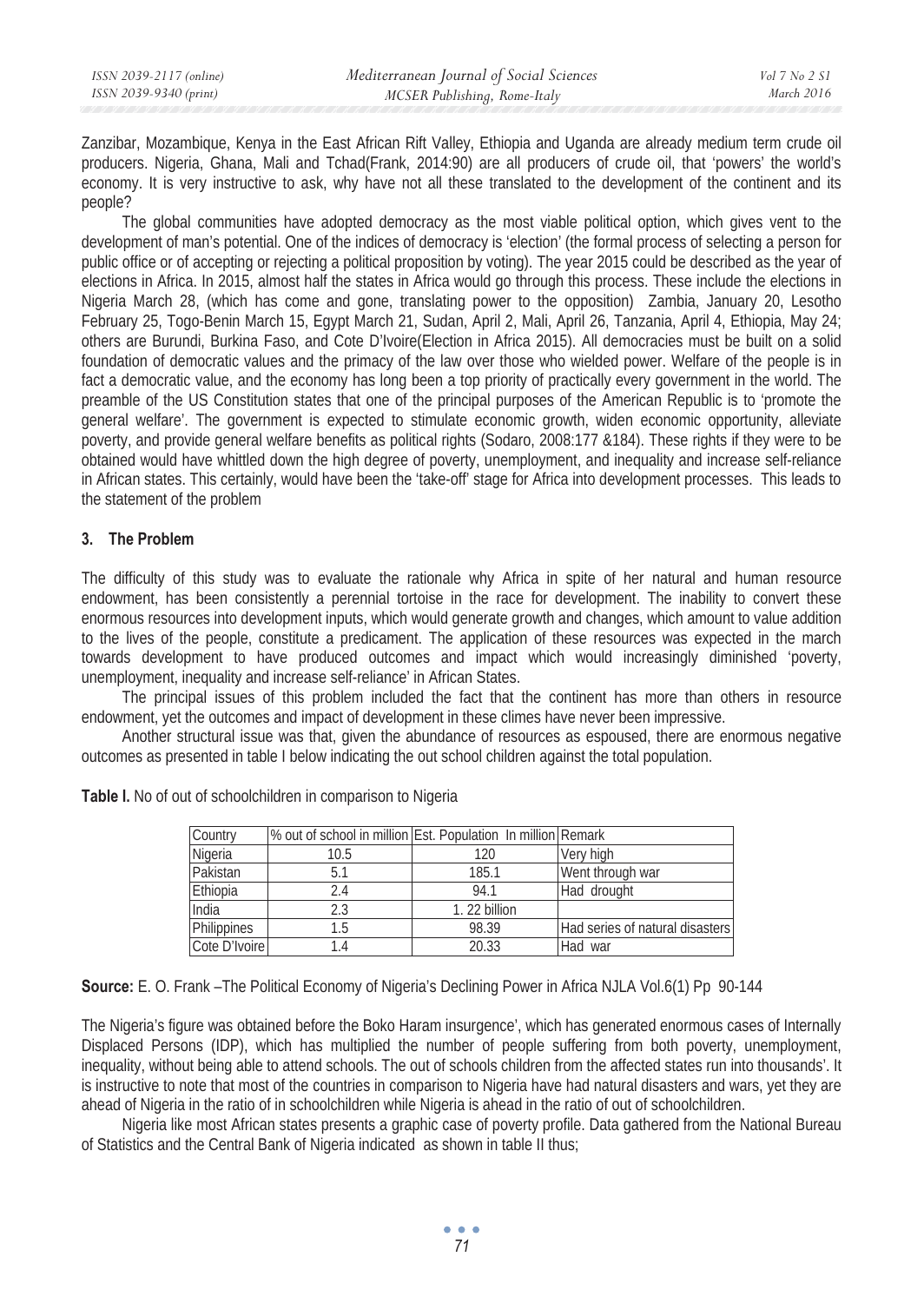| State         | % Incident of Poverty | Population 2006 Est. |
|---------------|-----------------------|----------------------|
| Jigawa        | 95                    | 4.348.649            |
| Kebbi         | 98.7                  | 3,238,628            |
| Kogi          | 87                    | 3,278,487            |
| Bauchi        | 86.3                  | 4.676.465            |
| Kwara         | 85.2                  | 2,371,089            |
| Yobe          | 83.3                  | 2,321,591            |
| Zamfara       | 80.9                  | 3,259,846            |
| Gombe         | 77                    | 2,353,879            |
| Sokoto        | 77                    | 3,696,999            |
| Edo           | 33.1                  | 3,218,332            |
| Osun          | 32.4                  | 3,423,535            |
| Enugu         | 31.1                  | 3,257,298            |
| <b>Rivers</b> | 29.1                  | 5.185.400            |

**Table II.** Nigeria Poverty Ratio and State Population 1999-2008

**Source:** E.O. Frank, Poverty Eradication in Nigeria-Problems and Prospects (AJPAS) VOL.4(1) Sept,2008 p 61

Table II is very instructive; it indicated the incidence of poverty against the total population. The calculation shows a huge per cent of the population in poverty, which is an indication of failure to manage the monthly-allocated federation account judiciously, not to mention the internally generated revenue.

It indicate failure of quality leadership from 1999 for the period leading to the year 2008.

On the continental level, Zambia, Malawi and Zimbabwe are studies in political and economic regression. In Ethiopia, the previous revolutionaries now in government have become reactionaries killing protesting students after rigged elections. Somalia has the 'distinction' of being the first State to disappear as a political entity in the World. Tchad's Idris Derby refused to hand over power. In Nigeria, its 170 million people are poorly served by a conniving and corrupt regime at all levels (Osuntokun, 2015: 19) of elite' conspiracy.

# **4. Explaining the African Conditions**

It is instructive to note that yet another issue, the dominant paradigm for explaining African underdevelopment. Scholars such as the late Ali Mazrui averred that the 'pathologies of technical backwardness, mal-distribution and of fragmented economies (Mazrui, 1980:70-71) are accountable. These triple pathologies have resulted in enormous poverty of the people and the continent. The consequence of the mal-distribution of the available resources ignited the 'Arab Spring'. It is instructive to note that relative social deprivation creates social discontent whose consequences could be unimaginable. Fragmented meant that African economies could not take advantage of the economy of scale they are also not taking advantage of regional economic groupings. Trade between African States are the lowest. These jointly accounted for the underdevelopment of the African continent despite the available natural resources.

Andre Gunder Frank, on the other hand, posited in his theory of 'Development and Underdevelopment' that the capitalist development of the western societies, simultaneously led to the underdevelopment of Latin America and by extension Africa. The new form of this is captured in the practice of 'Imperialism' (Frank, 1969: 17-31). The approach created satellite –metropole relationship where goods are taken from one in an unequal term of trade, and use in the development of the other. This explanatory paradigm failed to explain why African states have not taken advantage of several decades of independence to achieve significant liberation of its citizenry out of the morass of poverty, unemployment, inequality and achieve self-reliance. This again explained away as being caused by imperialism. Nevertheless, someone has to take a decision –leadership.

W. W. Rostow's, 'The Stages of Economic Growth' posited that there are five linear stages of economic progression namely; (i) t*he traditional society*- where production is limited because of insufficient technology, (ii) *the preconditions for take-off*- where there is a sector in the economy doing well, which influences the growth of other sectors in the economy. Agricultural output increased and is used to support other sectors.(iii)The take-off, here old values that are resistant to change are removed, all sectors of the economy grow. Investment and saving increases in relations to the Gross Domestic Product. There is institutional development in the society (iv) *The Drive to maturity* – there is sustained growth, 10-20 percent of national income are invested. New sector of the economy emerged to support the old ones. (v) The Age of mass consumption- consumers goods are produced in large quantity (Henriot, 1976: 7). E. F. Schumacher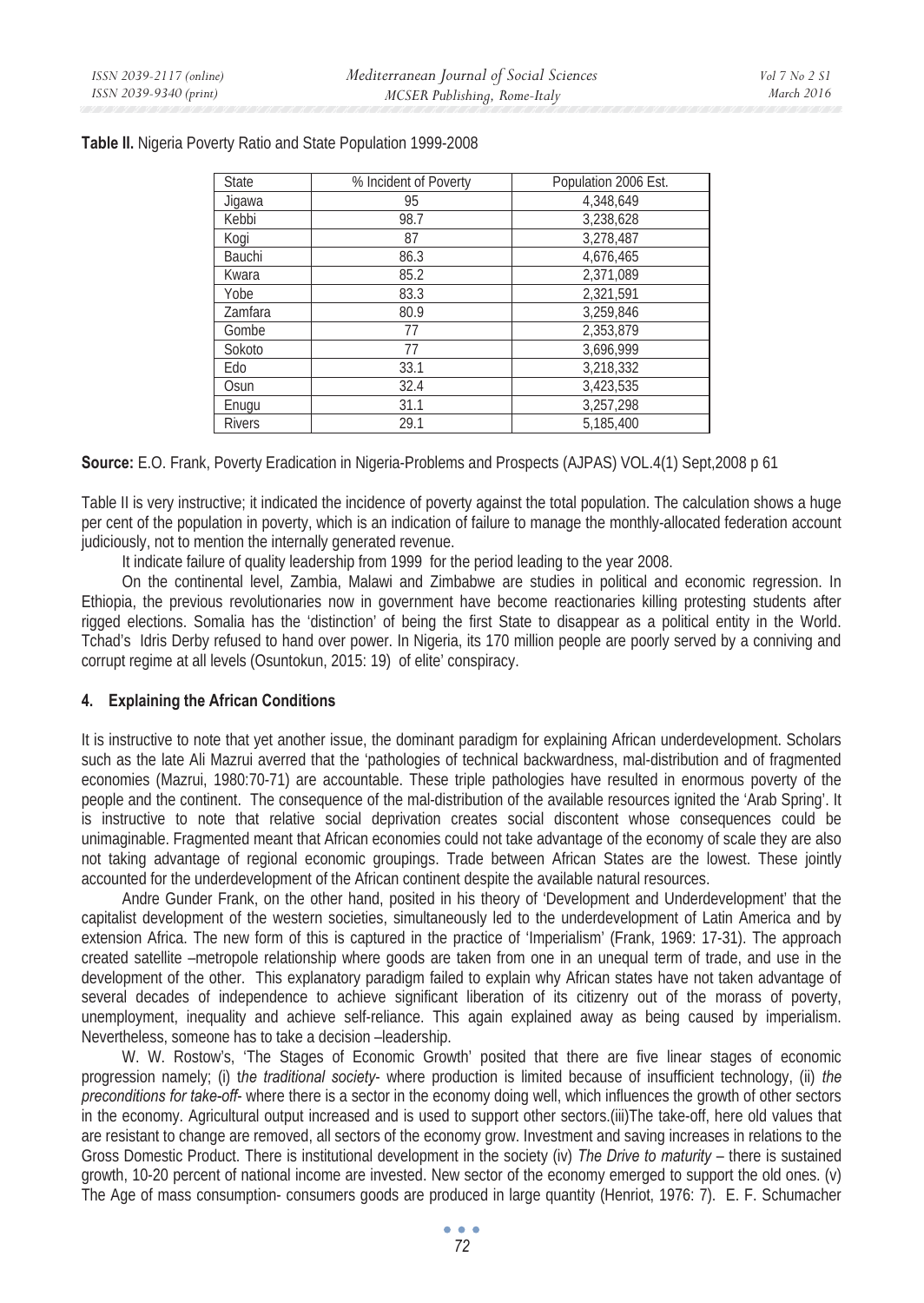called the age of 'technostructure' of this age. Out of these five linear stages, most of African States have not been able to go beyond the first two stages. It explained that the dominance of cultural values, lack of the adoption of modernization, absence of achievement drive and the internal obstacles factor, accounted for the situation in Africa. The explications of the African conditions constitute part of the problem of this study because they have failed to satisfy the curiosity of many.

The frustration with African development led the developed nations to have designed eight (8) development goals christened the Millennium Development Goals (MDGs) for the developing societies. It is very probable that no African State would score about 50 percent attainment of the goals by 2015. Africa realising the frustration with her development strides, created for itself the New Partnership for African Development (NEPAD). There has been neither partnership nor Development. The African Peer Review Mechanism (APRM) that was supposed to ensure leaders abide by constitutional rules and achieve the goals of NEPAD has been ignored (Osuntokun 2015). It is instructive to note that the elites in governance in African States defined 'Development' as growth in the Gross Domestic Product (GDP). This is the reason why in many States, where growth had led to greater GDP, the outcomes and impact on the lives of the citizenry had been greater poverty, unemployment, increasing inequality and depreciating chances of self-reliance. The continent has seen more wars than any other has. These issues in the view of this study have not addressed the principal cause of African underdevelopment. These explications have not revealed the causal variables of Africa's underdevelopment. However, the trouble with Nigeria is simply and squarely a failure of leadership (Achebe, 1998:1). MO Ibrahim organization came to this realization and instituted the most prestigious prize for quality leadership, yet Prebendalism seems to have taken over the mindset of Nigerian and other African leaders.

#### **5. Framework of Analysis: Prebendalism and Patrimony**

The theoretical framework of analysis which would present the explanation for the probable underdevelopment, which confronts Africa as a continent and Nigeria as a state, would be better appreciated from the perspective crafted by Richard Joseph in his seminal work 'Democracy and Prebendal Politics in Nigeria: The Rise and fall of the Second Republic (1987)', he posited that the 'trouble with Nigeria was the Prebendal Politics and Patrimonial governance. According to the theory of Prebendalism, state offices are regarded as prebends (instruments) that can be appropriated by the office holders, who use them to generate materials benefits for themselves and their constituents and kin groups(Joseph, 1987:67). This refers to the sense of entitlement to national resources or treasury which Nigerian elites conjure in the plundering of national resources to personal use and in favour of their ethnic groups and favoured friends. In this context, elected officials, government workers, and other power wielders, feel it is their chance to evoke primitive accumulation (pillage) of the public wealth for personal and group advantage, outside the established processes and procedures for acquiring wealth. As a result, planning economic development for all was ignored for planning for self. The consequence of this approach to development is often massive poverty, unemployment and depreciating Human Development Index (HDI).

Consequent upon this, there has always been 'arrested development' (Corruption) of resources appropriated for development and other social interventions from the Medium Term Expenditure Framework (MTEF). When the resources are primitively accumulated, the outcomes are often greater degree of poverty, unemployment, inequality and lesser probability of self-reliance, in short lack of service delivery.

Prebendalism everywhere begat Patrimonial form of governance in which all power flows directly from the 'prebendal leader' (that is, the manipulator of the system to favour himself and his ethnic groups), irrespective of the existence of the principles of separation of powers. This is the principal character of African politics and specifically of Nigeria. This explains the rationale behind the recent appointments of the Nigeria President (Muhammed Buhari, of 31 principal appointments, only 7 come from the Southern Nigeria).

One major characteristic of patrimonial politics is the closeness of both the private and the public sector (a situation in which, in the absence of the leader, everything is stalled). The governance system assumed both autocratic and oligarchic forms. This was and is still found everywhere in Africa with few exceptions. This form of politics and governance are prevalent in Africa and gave rise to the continuation of the development of underdevelopment after several decades of independence. Stolen funds are stacked in foreign banks. To this extent, the lack of leadership in Africa account for the pathology of underdevelopment.

# **6. The Method of the Study**

It is instructive to state that the scope of this study was the entire Africa with focus on the fifty-four (54) sovereign states in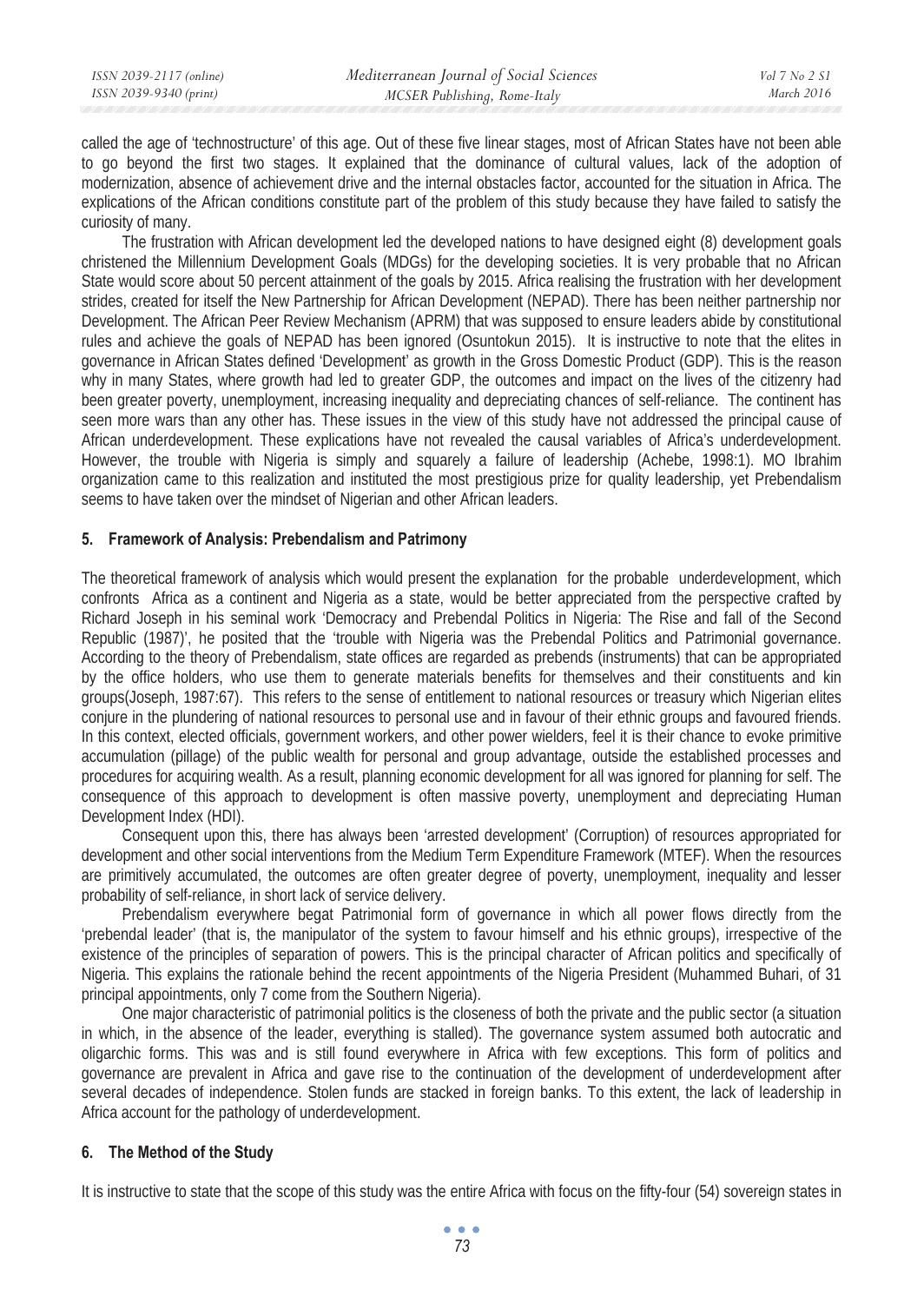| ISSN 2039-2117 (online) | Mediterranean Journal of Social Sciences | Vol 7 No 2 S1 |
|-------------------------|------------------------------------------|---------------|
| ISSN 2039-9340 (print)  | MCSER Publishing, Rome-Italy             | March 2016    |

Africa. This presented a huge research problem. A purpose sampling technique was adopted which entailed a deliberate choice of the sample units to ensure their near exact proportionate representation of the entire population out of the universe of fifty- four nation-states.

Data was drawn from Nigeria with cross references to some other countries for the analysis thereof as presented. This was applied across the continent with a very slide (0-05) margin of error.

The methodology measure of this study was descriptive, designed to obtain information concerning the status of African development. Its essential focus was to determine the nature of the situation as it existed at the time of the study with respect to the variables of the situation. In its application, the 'MO

Ibrahim leadership and development indices were examined across Africa with the intention of finding which country met them, with emphasis on Nigeria in West, Egypt in the North, Zimbabwe in the East and post-Mandela South Africa in the South. All these with 0-05 margin of error. This was done to generate inferences for the complete universe-African states by examining a part of it.

The processes consisted of examining these states against the MO Ibrahim indices of leadership and development.

#### **7. Mo Ibrahim Framework**

It is the main theses of this study that the explanatory paradigms ranging from the Mazrui's 'pathologies of the African conditions' through the thesis of Andre Gundre Frank's ' Development of Underdevelopment' to the Rostowian 'Stages of Development' have failed to conceptually explicate the lack of development in Africa ala Nigeria since independence. This is because, the 'Asian Miracle States' also experienced colonialism and Imperialism, sometimes worst type than African states did, yet they belonged to the group of States that are making progress as Atul Kohli has stated. Quite perplexing is that the Asian States such as Singapore, charted the course of its development within the same global capitalist system. What was found to be common in those states that are making economic progress, is what perhaps the Mo Ibrahim Foundation found out and instituted the leadership price in Africa, this is 'Leadership deficit' in African development.

It was in recognition of this deficit, that the Mo Ibrahim foundation instituted the greatest prize in the World far above the Nobel Prize to encourage the evolution of quality leadership in Africa.

The Mo Ibrahim Foundation was launched in October 2006 to support good governance and great leadership in Africa (the foundation was appalled that in spite of the abundance of natural capital, Africa's development indices were negative in all indices of Human Development). Its goals are to (i) Provide a framework and tools with which citizens and governments can assess and measure progress in governance (ii) Recognize excellence in African leadership and provide a practical way in which leaders can build positive legacies on the continent when they have left national office (iii) Stimulate debate on the quality of governance and major governance issues in Africa (iv) Develop leadership and governance capacity in Africa(www.Mo Ibrahim.org). The prize is US\$5 million initial payment, plus \$200,000 a year for life, the prize is believed to be the world's largest, exceeding the \$1.3m Nobel Peace Prize(www. Mo Ibrahim.org).

#### **8. Ibrahim Index of African Governance**

The Ibrahim Index assesses African countries based on the quality of their governance. Countries are graded on factors, which fall into;

- i) Democratically elected former African Heads of State who have delivered
- ii) Security, health, education, rights, rule of law and economic
- iii) Who have democratically transferred power to their successors in the last three years?
- iv) Good governance is crucial.
- v) Participation and Human Rights,
- vi) Sustainable Economic Opportunity and Human Development.(www.Mo Ibrahim).

The focus of this study coalesce with that of Mo Ibrahim foundation in that the missing link in Nigeria and Africa's development is the absence of leadership rather than the development of capitalism. It is informative that we get to know the content of the concept of 'leadership' in order to evaluate why its emergence in Africa nay Nigeria to drive development has proven so difficult.

> $\bullet$   $\bullet$   $\bullet$ *74*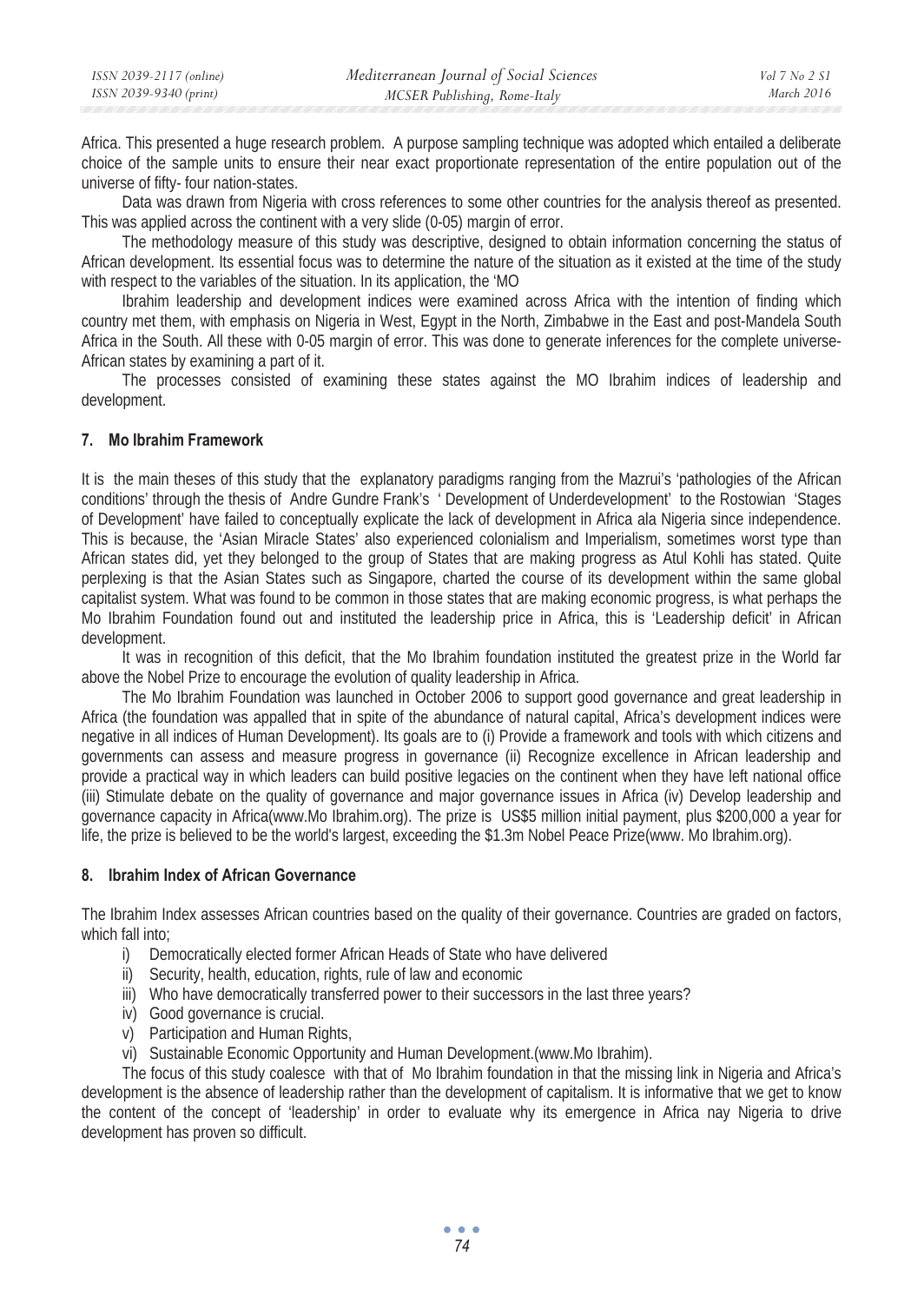#### **9. Data Presentation**

Nigeria (i) on the first Mo Ibrahim index, democracy, Nigeria had been under military dictatorship for several years. It returned to democracy in 1999 and there have been no corresponding upward improvement in the standard of living of Nigerians. The National Bureau of Statistics Report (2012), indicated that more Nigerians are into the poverty bracket since 1999 (date of return to civil rule) than they were before this date (Frank, and Odigie, 2012: 98).

 ii) The 2013/14 Human Development Report ranked Nigeria in the 152 position within the category of Low Human Development countries, with 0.504 and 0.004 differences between 2013/2014. This means Nigeria was declining on the scale. Kenya, Swaziland, Angola, Rwanda and Cameroon ranked 147-152 positions respectively ahead of Nigeria (UNDP-HDI 2013-14).

iii) The Human Development Report (2004) had ranked Nigeria 151st out of 177 countries in the world. Ten (10) years later Nigeria could only manage to move (3) three notches downward instead of upward. It indicated a deteriorating socio-economic policies and failing political leadership.

iii) The International Monetary Fund (IMF) in its 2010 listing of countries according to Purchasing Power Parity (PPP), placed Nigeria in the 140th position out of 182 nations, with an average per capita income of US∃ 2,398. The value of its output of goods and services is too small for its human and natural resources endowment. The countries at the top of the IMF's list have no natural resources compare to Nigeria (Frank & Odigie, 2012:98).

iv) The Mo Ibrahim African Governance Rating Report ranked Nigeria 41st out of 53 countries excluding the Republic of South Sudan) in 2010 out of 48 countries ranked, Nigeria was  $40<sup>th</sup>$  and  $35<sup>th</sup>$  in 2009 and  $39<sup>th</sup>$  in 2008. In West African sub-region, Ghana was rated first and  $7<sup>th</sup>$  in Africa, while Nigeria maintained the 13<sup>th</sup> position in West Africa, the same rank it got in 2010. The assessment indices were; governance, Safety and Rule of law, Participation and Human Rights, Sustainable Economic opportunity and Human Development (Editorial Sunday Sun 2011:6).

v) Comparatively; UNICEF had ranked Nigeria as being the 14th highest Under-Five Mortality Rate (U5MR) in the world, Ghana, Benin Republic and Togo were ahead of Nigeria on this ranking. According to the Report, U5MR in Nigeria was 201 per 1000 children in 1990. Ghana 30.5 per 1000. The current rate for Nigeria stands at 194 per 1000. It needed to be reduced to 77 by 2015, to meet the 4<sup>th</sup> Millennium Development Goal (MDGs) target. (Frank, 2007:154).

vi) Egypt; by the 2013-estimated population stands at 82.06 million people. In terms of human security, the yearning for this was partly responsible for the 'Arab spring'. It has been alleged that human security is very weak currently in Egypt as there are many social groups including the orthodox Christian group, Muslim brotherhood and many others. In relations to health policy, Egypt has 58 per cent of the population on the Health Insurance Organization (HIO), however the menace of hepatitis, tuberculosis continue to pose a great challenge to the people. Educationally, Egypt is doing better than any other country in the Middle East with free and compulsory public education system spanning from the kindergarten to the tertiary level.

On Civil Rights, the 'Freedom House' had rated Egypt as being not a free state in terms of press freedom (Aljazeera journalists are currently in jail). It has been submitted that whatever must have been achieved in time past has been reversed under the current regime. On the rule of law, it is strong on paper and shakier on the ground (Eldakak, 2012). Egypt however on human development index, belongs to the medium development category with an unemployment rate of 13.3 per cent in 2010 with about 22 million people living in poverty. According to the United Nations Food Agency and its partners, Egypt has been experiencing a rise in poverty and food security for the past three years, while unemployment rate had almost double to 24.2 per cent. According to CAPMAS, 26 per cent live in poverty while 49 per cent of the upper class cannot provide for basic needs such as food. In spite its record of accomplishment, Egypt has not been able to meet the MO Ibrahim criteria.

vii) Zimbabwe: Zimbabwe's Human Development Indices (HDI) value for 2012 stood at 0.397 and belongs to the low human development category—positioning the country at 172 out of 187 countries and territories. Life expectancy stood at 59.5 According to Jeni Klugman, (2010) director of the Human Development Report UNDP, Zimbabwe has the worst quality of life in the world, according to the United Nations human development index. The 15 worst-off countries are all Africa. Poverty and unemployment are both endemic in Zimbabwe, driven by the shrinking economy and hyperinflation. Poverty rates run near 80%, while the unemployed is ranked as the world's largest, at 95% (www.zimbbawe)

Rule of Law - Zimbabwe is upheld in breech where the 'green beret' the armed youth group (propagating the ideals of Mugabe) are use to intimidate citizens where the military forces are not in use. In Zimbabwe, the rule of law has been, "mutilated**,"** according to Beatrice Mtetwa, the country's Constitution had been amended 17 times, laws are selectively interpreted depending on one's political affiliation, and judges often rule to support the agenda of Zanu-PF, Robert Mugabe's ruling party. Human rights abuses are rampant and often occur without consequence (www.zimbabwe.org). In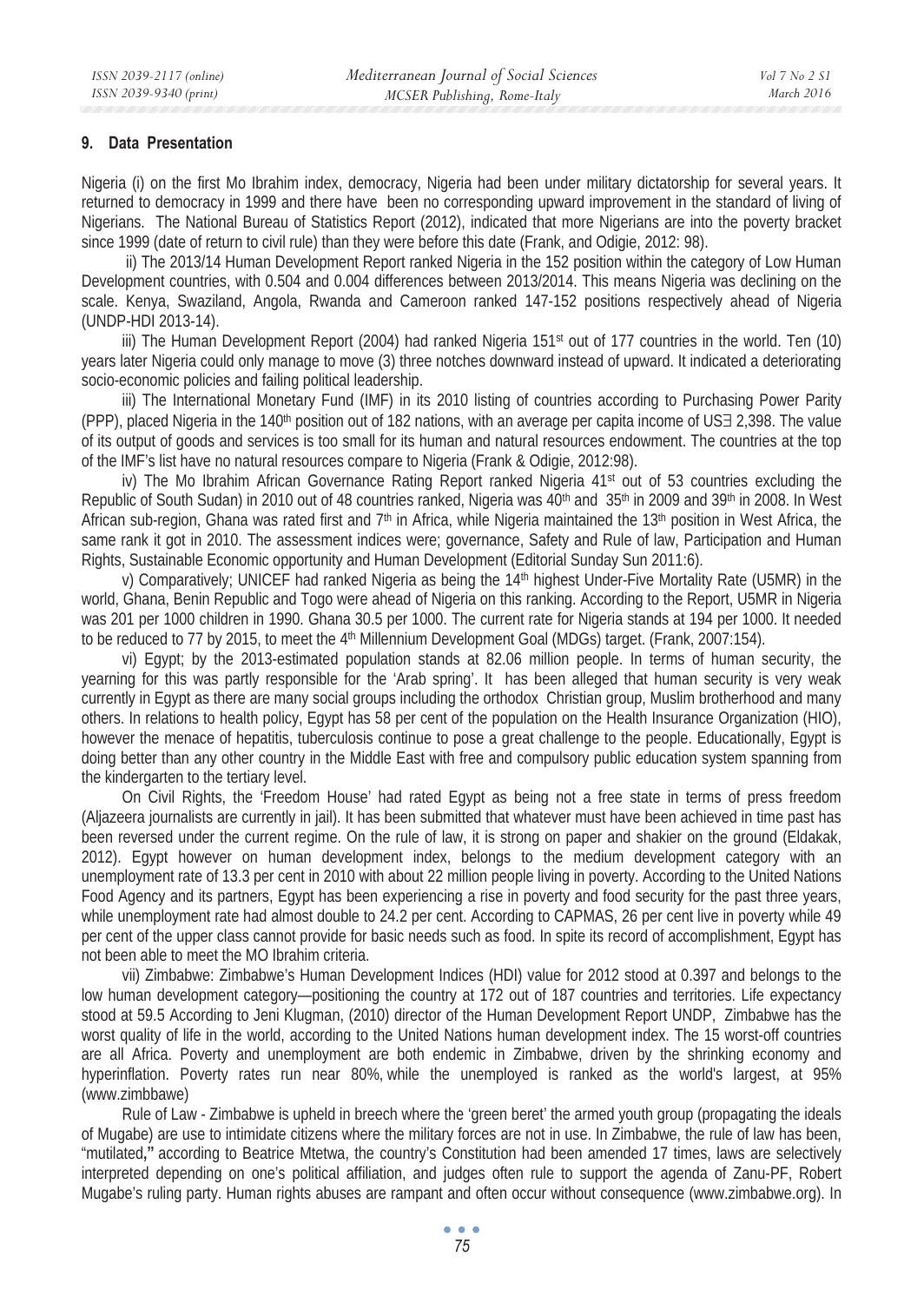| ISSN 2039-2117 (online) | Mediterranean Journal of Social Sciences | Vol 7 No 2 S1 |
|-------------------------|------------------------------------------|---------------|
| ISSN 2039-9340 (print)  | MCSER Publishing, Rome-Italy             | March 2016    |

the absence of democracy, there can be no development. The flight of democracy in Zimbabwe reverses all other indicators of development. The cumulative effect of the political situation in Zimbabwe is that it does not ever get closer to meeting any of the MO Ibrahim variables for leadership.

viii) South Africa: South Africa has 52 million people as at 2013 estimate. According to the South African statistical bureau, Poverty levels in South Africa currently stands at year 2011, level at a low of 20.2% for extreme poverty and of 45.5% for moderate poverty. Of this 12 million, live in abject poverty while unemployment and inequality are the other challenges confronting the political leadership (www.southafrica.org).

#### **10. Analysis and Outcomes**

The variables discernible from the data generated in this study included; leadership from the high performing Asian States, prevalent in African States are 'prebendal and patrimonial policies and politics. Lack of good governance, patriotism and the absence of the processes of Sustainable development, are the major characteristics of public policies in Nigeria and Africa. These are discussed herein.

Nigeria was examined under the following rubrics;

i) Economic Development policies: It subscribed to a state-directed system to promote development rapidly and equitably than would free-market capitalism. This was because in the emerging post-colonial states, very few people had initial capital to finance development projects. This led to the creation of several State Owned Enterprises (SOEs) such as; National Electric Power Authority (NEPA), Nigeria National Petroleum Corporation (NNPC), Nigeria Railway corporation (NRC), Nigerian Airways, and Nigeria National Shipping Line (NNSL) etc. However, it was found out that this did not lead to any form of development because of the increasing gaps in poverty, unemployment and inequality in comparative terms. Nevertheless, in South Korea, Malaysia and Singapore, the same policy thrust led to significant development. It indicated that there was a missing link in the way Nigeria and African States managed their affairs.

In a study conducted by Atul Kohl (cited in Sodaro, 2008:374), State Owned Enterprises were effective in *Coherent-capitalist states* like South Korea and the Asian tigers. They were characterized by a cohesive 'rational-legal' central state and a clear distinction between the public (State) and private enterprise. This tended to be more successful because they were able to organize and carry out coherent government programs, which stimulated vigorously the private sector development (Sodaro, 2008:374). This was not to be in Nigeria (African States). This study, was interested to understand what caused the coherency in policy implementation, which resulted into development in these states

Kohl also identified another set, Fragmented-multiclass states such as Brazil and India which are often better organized with the states authority tending to be fragmented because it rests on a very diverse society and its attendant political alliances. These patterns of states often find it difficult to pursue a coherent, focused development strategy because they must meet the demands of multiple social and political groups simultaneously. In order to satisfy their supporters they spread the resources over series of conflicting goals (promoting industrial growth, subsidizing agriculture, redistribution of wealth to the poor).

The third category of states was the 'patrimonial states, typified by Nigeria. This pattern features government officials who regard public resources such as the national treasury and other state assets as their own personal patrimony, to be plundered for their own benefit or for the benefit of their favoured group. Patrimonial states tend to do poorly in promoting economic development.

It is instructive to note that Nigeria in this context typified most African states.

Again, why does other perform better on the economic development than Nigeria?

# **11. Towards the Leadership Fault-line in Africa**

i)Mou and Nwabuzor averred that leadership simply means 'purposive effort by an individual or group of individuals to direct the energies and behaviour of others towards the achievement of common objectives (Mou,2014:93). Akinkuowo, on his part posited that the concept of a leader evoke 'authority to take initiative and go ahead of others. A leader then is entrusted with (i) 'crafting out a vision for the rest of the relationship with followers. (ii) A leader has the responsibility to ensure that a vision is drawn out and pursued with a sense of purpose, discipline and commitment (ii) the other elements of leadership include giving direction, coordinating people, providing the motivation to move the society to its destination(Akinkuowo, 2013: 128).

David-West's submission on this was that, a leader must have a vision of the future, Leadership is the pivotal force behind successful organizations, it is a trust and therefore accountable to the people. Maxwell, leadership determines the success, while vision determines the direction of the organization. It is influence earned when you serve people selflessly,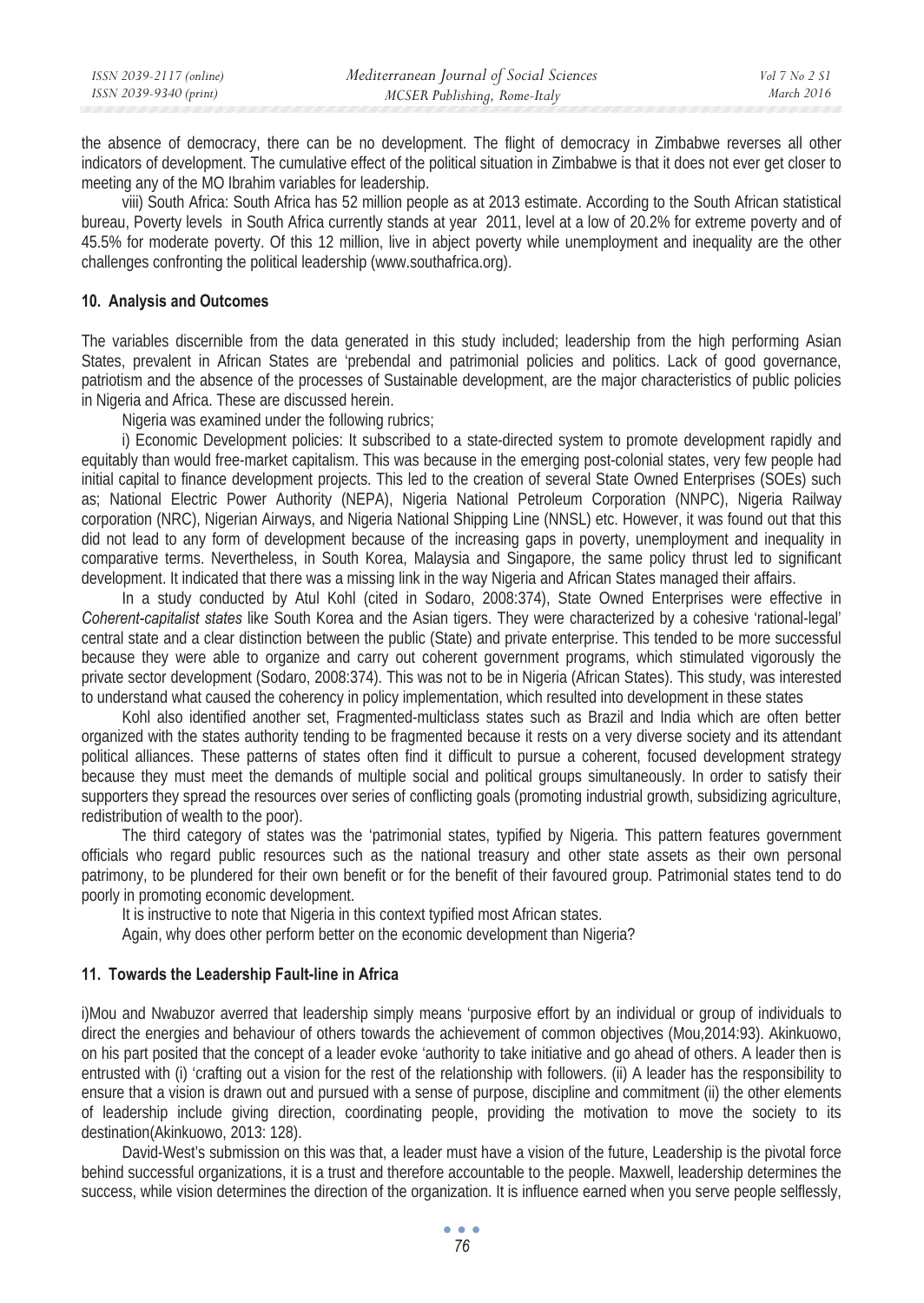it entails sacrifice. The summary of all these is that the success of a state as an organization depends on leadership (cited Frank 2012; 94). It follows logically that the lack of development in Nigeria and Africa indicated the absence of leadership rather than growth of capitalism and imperialism.

Leadership would have shown the way to go and how to manage the available natural capital for the benefit of all appeared in the two categories of states identified by Atul Kohli. Leadership that is patriotic would have addressed the pathologies, stages of growth as Lee Kwan Yew did in Singapore and others did in Korea and Malaysia respectively by being patriotic, disciplined and many times benevolent dictators.

The underdevelopment of Nigeria and African States in the face of enormous natural capital many of which are used by the entire world indicate leadership deficit in economic thinking. Where there is leadership deficit, the vacuum is usually replaced by 'Prebendal politics and patrimonial administration as typified by Nigeria.

ii) Patrimonialism manifested itself in different manners thus; (a) the National Integrated Power Project (NIPP) had \$16 billion dollars spent on it, it is instructive to note that most of these expenditure were made to companies unknown to the Corporate Affairs Commission (CAC). At this point, the 'Due Process' bureau had come into existence yet the transaction to non-existing companies went through. (b) There was the intention to improve air transportation in Nigeria; hence, the Minister of Aviation was permitted to source funds for the improvement of airports in the Country. 6.5 billion Naira was sourced through the Zenith Bank PLC. The President, who came after Obasanjo, was said to be furious with the roles of the former president, Borishade and Fani-Kayode in the disappearance of the funds. (c) According to Farida Waziri the former chairperson of the EFCC, about three trillion Naira were received by the 774 local government councils in the country between 1999-2007, yet there were nothing to show for these huge investments funds.

(d) The United Nations Industrial Development Organization (UNIDO) in its 2004 report after extensive survey of the economic and social conditions of nations in Sub-Saharan Africa, singled out Nigeria as the worst case of capital flight in the region, with more than \$100 billion private wealth kept abroad...Nigerians according to the report are poorer today than they were 20 years ago...unless this is redressed the drive to attract foreign investments to Nigeria will be meaningless, UNIDO had warned (Frank, 2008: 4)

iii) Resource Curse and Conflict- The use of natural resources in Africa because of the consistent inability of political leaders to turn natural resources to advantage have led many to assume that the natural resource is a curse rather than a blessing. The scenario is the natural resources in the African continent wherever found would be in the territory of the minority ethnic groups, while political power would be in the hands of the 'majority' ethnic groups. Often the majority ethnic groups use the resources to the exclusion of the minority ethnic groups (lack of good governance).

The continuous exclusion of the minority groups and their agitations for inclusion in governance, particularly in relations to the use of the resources, account for about 90 per cent of conflict in the continent. This (these) account for all the post independence conflict in Africa and the civil war in Nigeria 1967-70 and the militancy in the 1999-2011. It is the governance system which excludes the 'minorities' in whose territories the natural resources of the state are located, which accounted for the several upsurge of instabilities, violence and the numerous civil wars in Africa. These are some of the ways in which the Nigerian and the African ruling class at large have thwarted the development of the state and that of the continent and have continuously arrested the march to development freedom.

iv) In the year 2000, out of the 34 countries classified by the World Bank as being severely indebted countries in the world, 28 were in Africa. This type of incongruence between the available natural resources and the manifest development level of the continent indicated a missing link in the development equation of the continent.

vi) The inability to harness the available resources to generate development in Nigeria and indeed Africa is manifest in the current life expectancy database released by the WHO. Life expectancy at birth for the average Nigerian is about 51 years. This compares unfavourably with other countries such as Sri Lanka 71, Hong Kong 78, United States 76, Portugal 75, and Greece 77, Japan 79, and Canada 77, years... these are made up of variables such as achievement of better nourishment, shelter, health, education, living condition and better conditions of employment for low-end poverty groups (Nyong, 2005:15). What this meant is that the objective living conditions of Nigerians have not been improved in order to give them longer life expectancy on earth. It is a function of the use of the available resources.

#### **12. Conclusion**

The underdevelopment of Africa must have been started by the slave trade and colonial episodes. However, independence came and after fifty (50) years of statehood, African States and indeed Nigeria have remained underdeveloped in all sectors of Human Development Index simply because of leadership deficit rather than the lack of capital, lack of entrepreneurial ethos and the spirit of capitalism and North –South dichotomy cliché. The analysis indicated a reflection of the quality of leadership prevalent in Nigeria since independence.